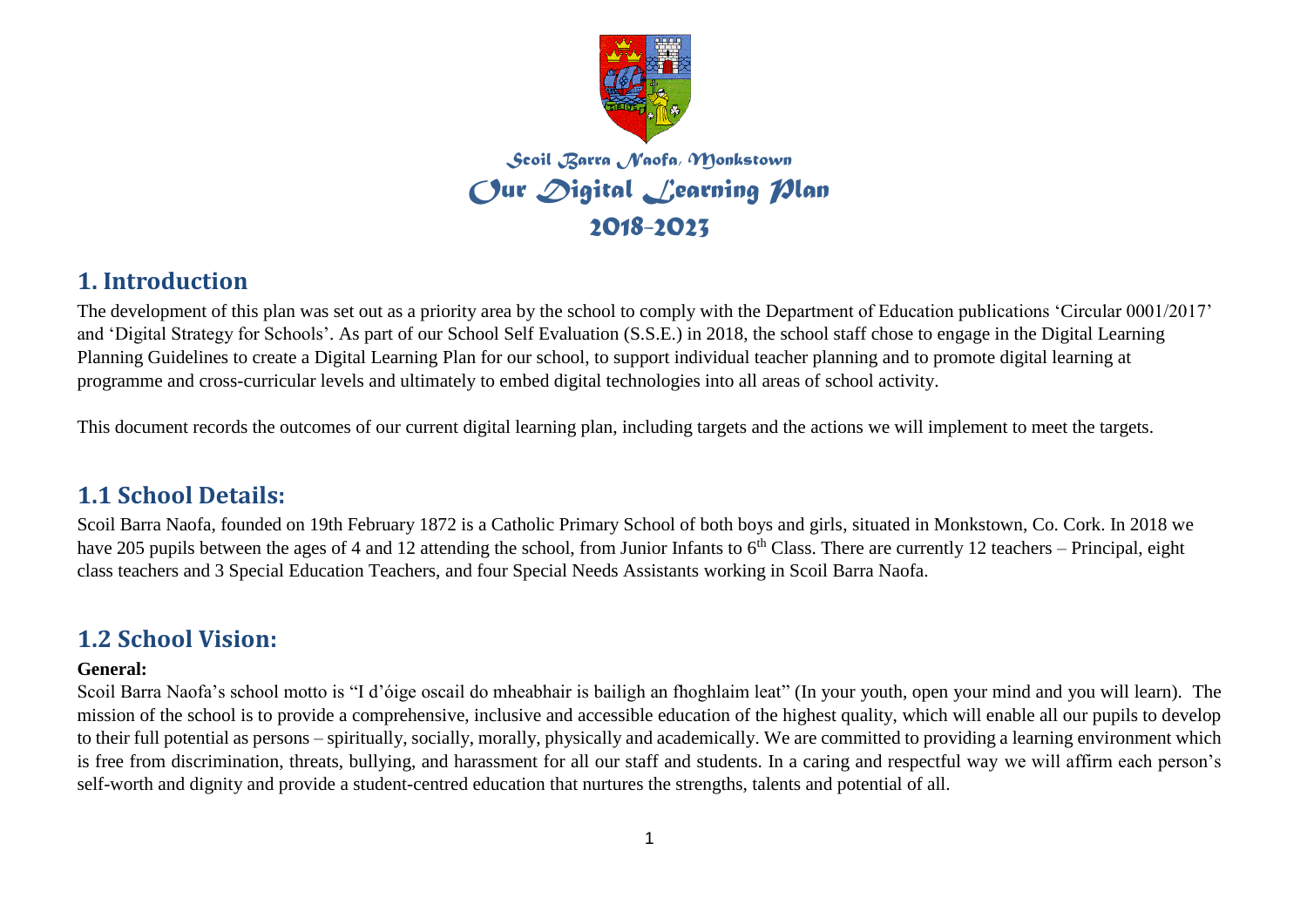#### **Vision for Digital Technologies**

In line with the guidance provided by the National Council for Technology in Education (NCTE), the approach in Scoil Barra Naofa is to emphasise the integration of digital learning across the curriculum, in order to improve the quality of teaching and learning. Therefore Digital Learning (previously ICT) is not a subject or a curriculum in its own right. It is a tool that can add value to the teaching and learning process when it is used appropriately. The purpose of computer literacy is the same as all teaching and learning, to awaken and to support the development of intellectual curiosity.

Scoil Barra Naofa recognizes that a wide variety of opinions regarding the value that digital technologies have in education exist in our school community. Some parents and teachers can over value the benefits of the use of digital technologies in learning for children, while others can undervalue it. Our parental survey in 2018 highlighted that some suggest that technology does little beyond distract children from real learning opportunities much of which could better be accomplished by pen and paper and traditional teaching and that digital technologies can detract from time spent socially, from imagining. Equally many are conscious of the fact that we are educating children who live in a technological age (digital natives) and so our teaching and learning must reflect that reality.

Pedagogically, digital learning can be highly motivating for the learner and particularly for those children who find the more traditional methodologies of the school setting constraining. In that light, we will strive to maximize the potential for children's learning using digital technologies, where appropriate. Our vision for digital learning in Scoil Barra Naofa, centers on a balanced approach – ensuring that digital technologies are integrated into lessons, when appropriate, and used only to enhance the pupil's learning experience. We also aim to ensure that our pupils begin to develop a critical appreciation of the role of digital technologies in society and develop habits which reflect an ethical and responsible use of these technologies.

Scoil Barra Naofa aims to integrate digital technologies into the student experience and foster an environment of support and innovation. School leadership will provide resources and cultivate a supportive and collaborative teaching and learning environment for integrating technology as a meaningful and effective part of the educational process. Students will leave our school as confident, creative and productive users of new technologies, including digital technologies, and understand the impact of those technologies on society.

Scoil Barra Naofa recognises the partnership between the school and parents as being imperative for providing students with life-long skills. Digital technologies will play a part in maintaining the links with home and regularly educate and inform parents of the best practices for digital learning initiatives at school and at home. Links with home are easily implemented via e-newsletters, e-mail, website news, and texts to parent. Digital Technologies are used for projects, when appropriate. The school website, Twitter and Facebook accounts provide parents and the wider world with an up-to-date view of daily activities and sports events such as football matches.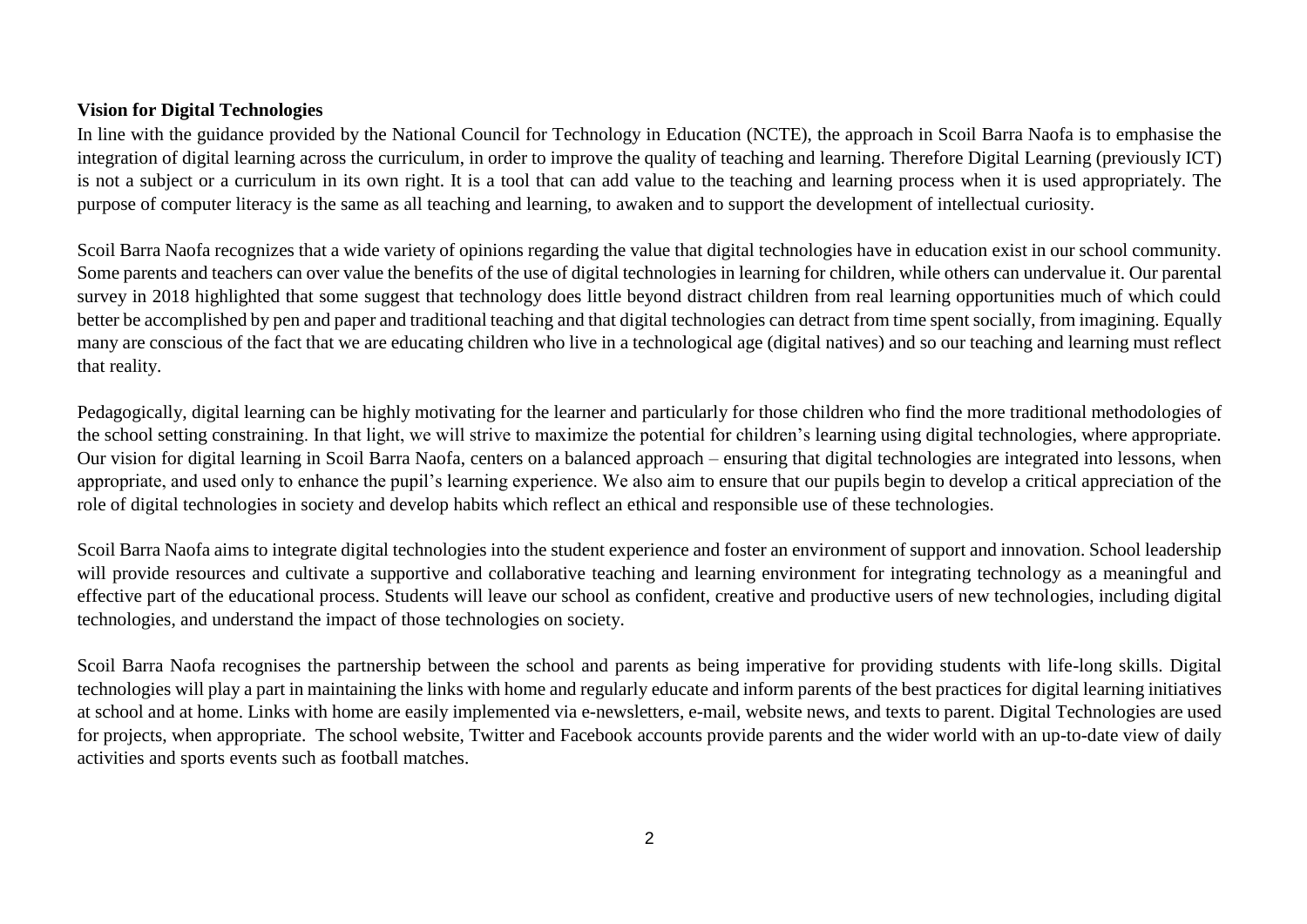# **1.3 Brief account of the use of digital technologies in the school to date:**

- All classrooms have a Promethean Interactive Whiteboard and a Teacher's Laptop with internet access (and access to the network). Each classroom is equipped with speakers / soundbar.
- We have one computer lab with 17 PCs in total, 2 laptops  $\&$  1 Promethean IWB.
- A networked digital coloured printer is located in the Computer Room, along with a (non-networked) Black & White photocopier.
- There is a networked black & white Photocopier / printer located in the main office.
- There are 17 iPads in the school
	- 16 are stored in an iPad Trolley, which has charging facilities
	- 1 iPad mini is stored in the office.
- Our school library is equipped with 2 laptops.
- We have 3 SEN rooms each SEN Teacher has their own laptop.
- A number of digital cameras are available in the office.
- A projector and laptop are available for use in the hall. A soundbar is available for use in the school hall also.
- A number of SEN students use laptops or i-Pads to support their learning.
- The school broadband is comprised of a combination of wired and wireless service. The school is receiving approx **10Mb** broadband, through the Schools Broadband Programme. Ripplecom are our current provider and we are under 3 year contract due to a custom install required in March 2018.
- We have a school website (hosted by Letshost.ie, updated using Word Press by staff and managed by JamJo), Facebook & Twitter Pages that are regularly updated by staff. The school use "Aladdin" software to contact parents by text or email.
- We currently use "Aladdin" to record student data, attendance and assessment results.
- Payments are received electronically via Aladdin ePayments system (September 2018) and are made electronically using iBB.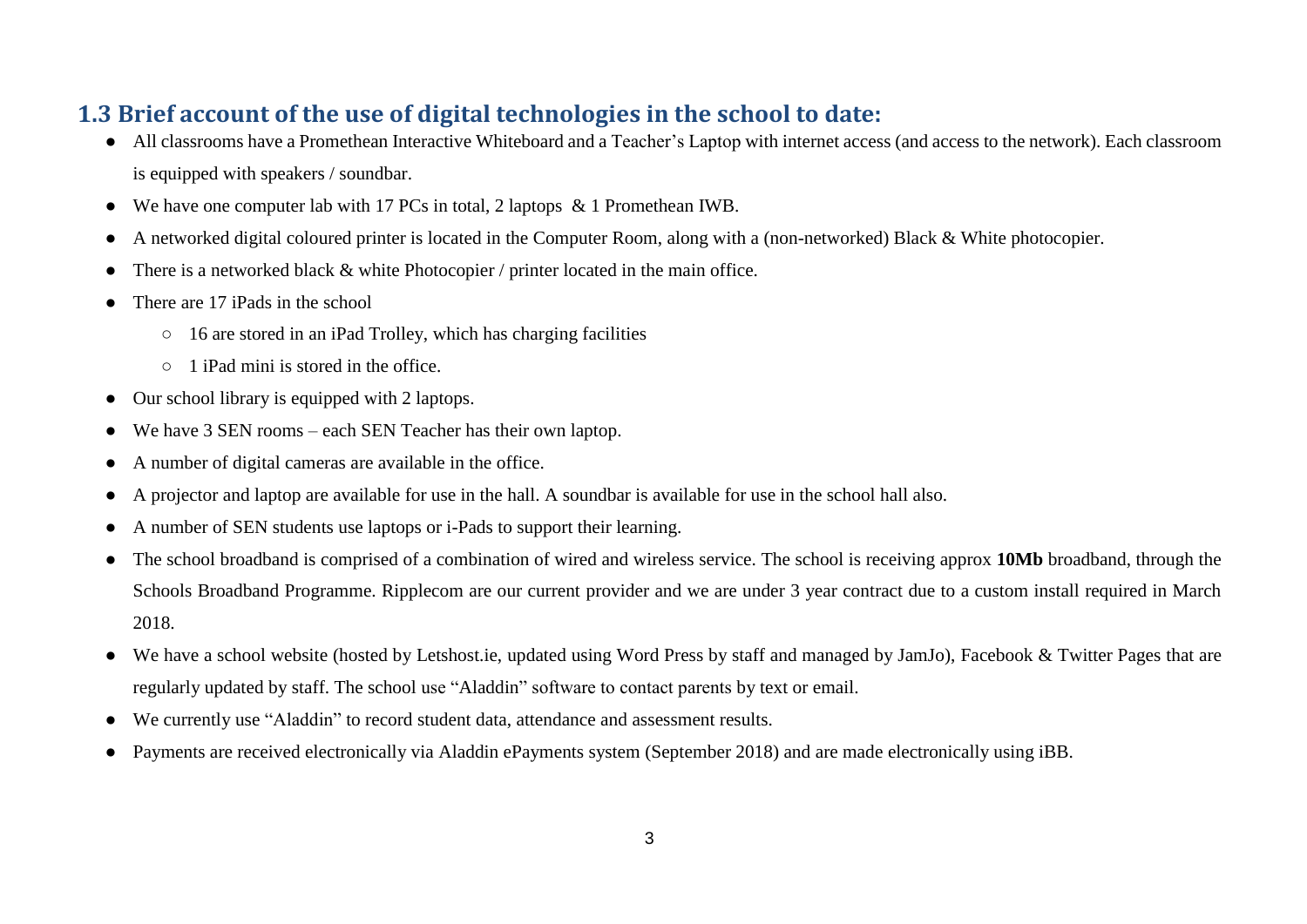# **2. The focus of this Digital Learning Plan**

We undertook a digital learning evaluation in our school during the period January 2018 to December 2018. We evaluated our progress using the following sources of evidence:

- Digital Learning Cluster Group formed: A focus group of teachers established to work on developing our digital learning plan. The DL Team group includes Ciara Ní Bhuaigh (Principal), Geraldine Kelly (Class Teacher) and Diarmuid Murphy (Special Education Teacher). The group is supported by Tony McKeown of McKeown IT – IT support provider to the school. Regular meetings were scheduled to evaluate our current digital practices and gather information from staff to help develop our Digital Learning Plan.
- 'Teacher Digital Learning Survey': Online digital survey was carried out among the staff. The main areas of focus were:
	- o Reflection on learning, teaching and assessment practices
	- o The use of digital technologies in the classroom
	- o Professional collaborative review
- Parents' Digital Learning Survey: Online survey was carried out to elicit the views of parents on the use of digital technologies in the classroom, access to digital technologies & internet at home and reflect, where possible on their children's digital learning experiences.
- Student Focus Group (Student Council): a focus group session was carried out to elicit the views of older pupils on the use of digital technologies in the school & classroom and to reflect on their digital learning experiences. Subsequently the focus group sought feedback from their classmates.

### **2.1 The dimensions and domains from the Digital Learning Framework being selected**

Domain 2: Learner Experience Domain 2: Managing the Organisation Domain 3: Teachers' Individual Practice Domain 3: Leading School Development Domain 4: Teachers' Collective/Collaborative Practice Domain 4: Developing Leadership Capacity

#### **Dimension Teaching and Learning Dimension Leadership and Management**

Domain 1: Learner Outcomes Domain 1: Leading Learning and Teaching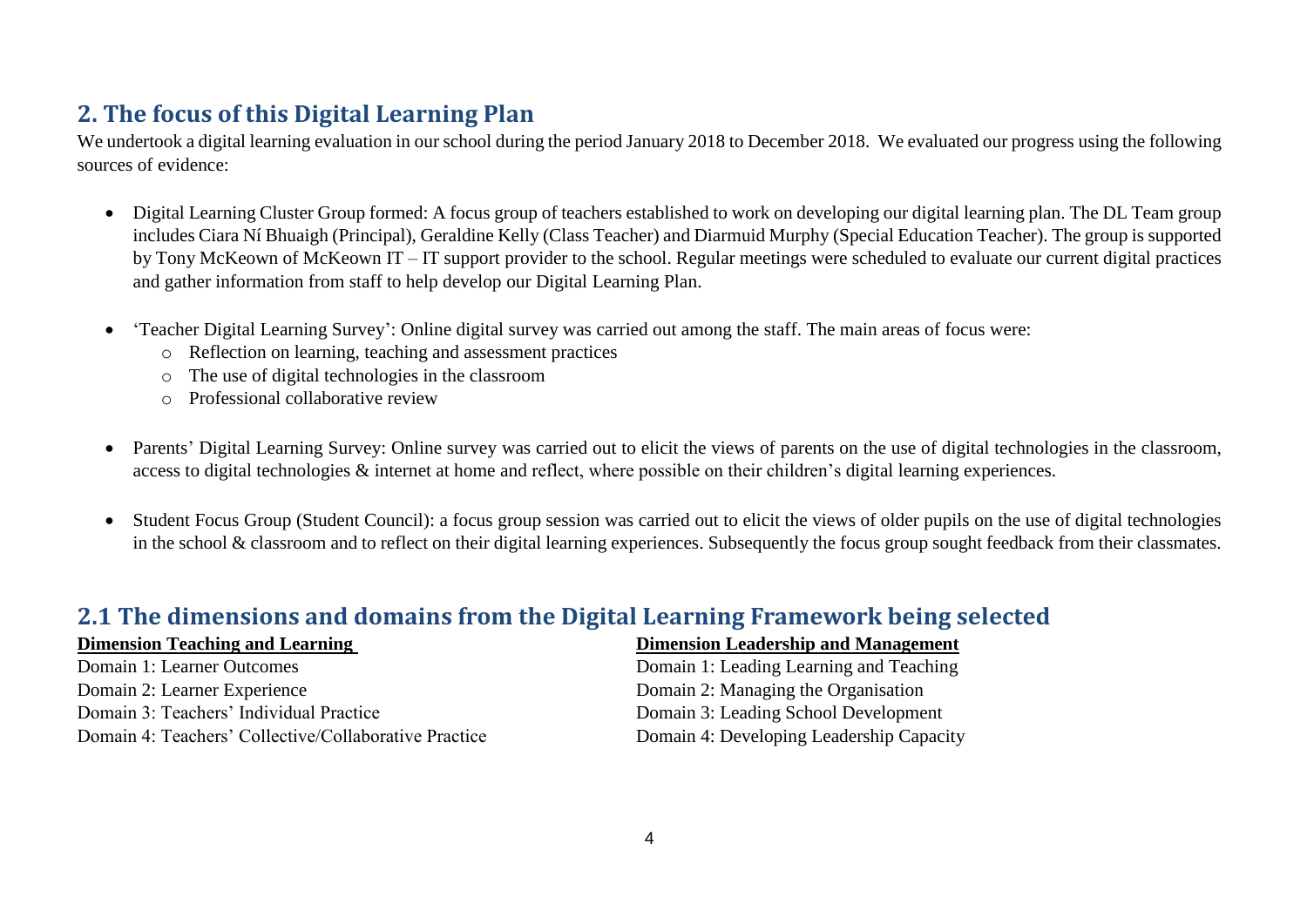| <b>Standard</b>                                                                                                                                                                   | <b>Statement(s)</b>                                                                                                                                                                                                 |
|-----------------------------------------------------------------------------------------------------------------------------------------------------------------------------------|---------------------------------------------------------------------------------------------------------------------------------------------------------------------------------------------------------------------|
| <b>Domain 1: Learner Outcomes</b><br>Standard 1: Students enjoy their learning are<br>motivated to learn and expect to achieve as learners                                        | Students use appropriate digital technologies to foster active engagement in attaining<br>appropriate learning outcomes.                                                                                            |
| <b>Domain 1: Learner Outcomes Standard 2:</b><br>Students have the necessary knowledge, skills and<br>attitudes required to understand themselves and<br>their relationships      | Students have a positive attitude towards the use of digital technologies and are aware<br>of possible risks and limitations.<br>Students understand the potential risks and threats in digital environments        |
| <b>Domain 2: Learner Experience</b><br>Standard 1: Students engage purposefully in<br>meaningful learning<br>activities                                                           | Students use digital technologies for sourcing, exchanging of information to develop<br>understanding and support basic knowledge creation.                                                                         |
| <b>Domain 3: Teachers' Individual Practice</b><br>Standard 1: The teacher has the requisite subject<br>knowledge, pedagogical knowledge and classroom<br>management skills        | Teachers use a range of digital technologies to design learning and assessment activities<br>for their students                                                                                                     |
| <b>Domain 3: Teachers' Individual Practice</b><br>Standard 2: The teacher selects and uses planning,<br>preparation and<br>assessment practices that progress student learning    | Teachers use appropriate digital technologies to design learning activities that facilitate<br>personalised and differentiated learning.                                                                            |
| <b>Domain 4: Teachers' Collective/ Collaborative</b><br><b>Practice</b><br>Standard 1: Teachers value and engage in<br>professional development and professional<br>collaboration | Teachers engage in professional development and work with colleagues to help them<br>select and align digital technologies with effective teaching strategies to expand learning<br>opportunities for all students. |

# **2.2 The standards and statements from the Digital Learning Framework being selected**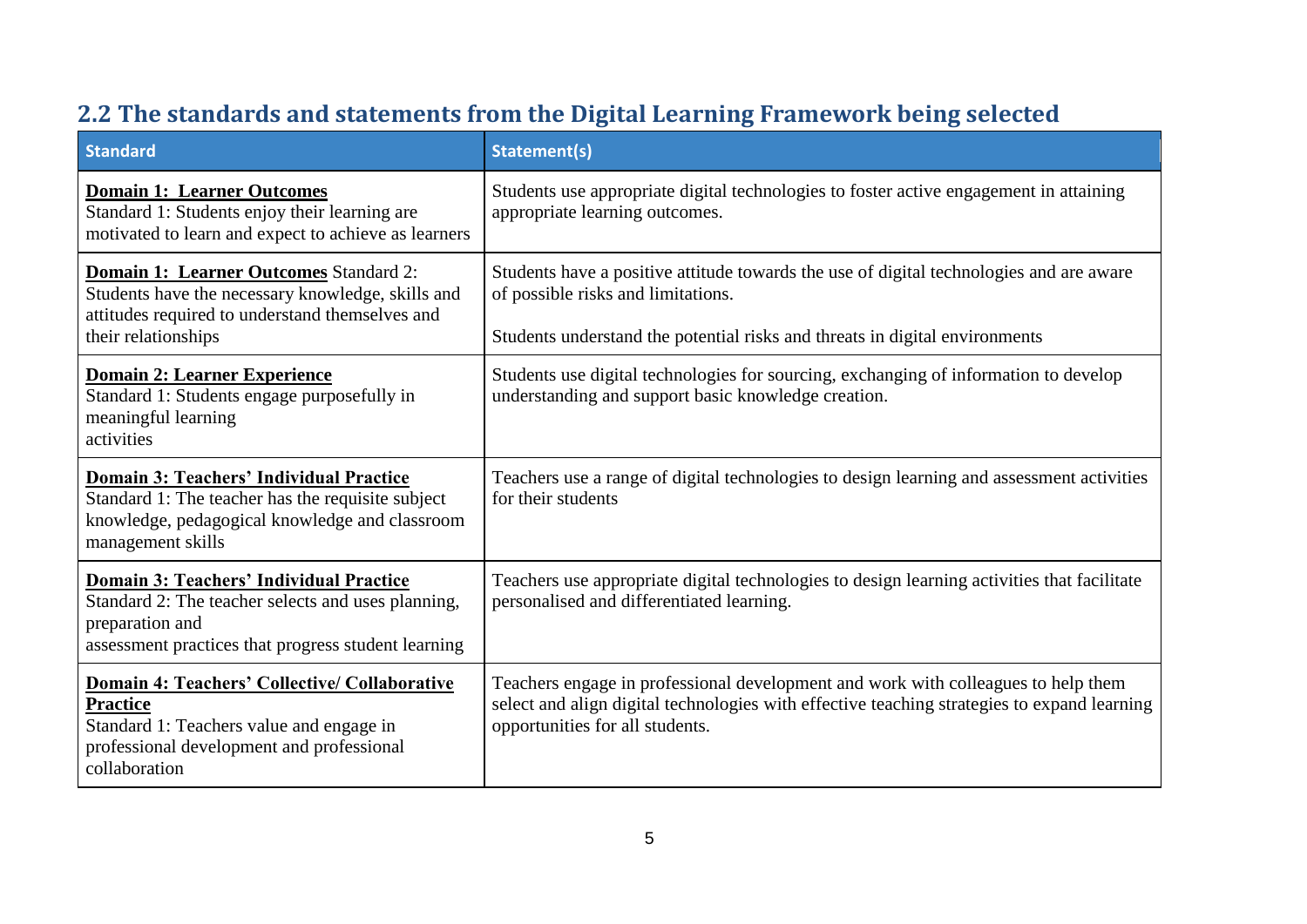| <b>Standard (Leadership &amp; Management)</b>                                                                                                                                     | <b>Statement(s)</b>                                                                                                                                                                                                                                                                                                                                                                                                                                          |
|-----------------------------------------------------------------------------------------------------------------------------------------------------------------------------------|--------------------------------------------------------------------------------------------------------------------------------------------------------------------------------------------------------------------------------------------------------------------------------------------------------------------------------------------------------------------------------------------------------------------------------------------------------------|
| <b>Domain 1: Leading Learning and Teaching</b><br>Standard 1: Promote a culture of improvement,<br>collaboration, innovation and creativity in learning,<br>teaching & assessment | The principal and other leaders in the school encourage teachers to use digital<br>technologies to enhance their learning, teaching and assessment practices, and to<br>share their practice.                                                                                                                                                                                                                                                                |
| <b>Domain 1: Leading Learning and Teaching</b><br>Standard 2: Foster a commitment to inclusion, equality of<br>opportunity and the holistic development of each student           | The school understands how access to digital technologies can create divides and<br>how students' social and economic conditions can impact the way technology is<br>used.                                                                                                                                                                                                                                                                                   |
| <b>Domain 2: Managing the Organisation</b><br>Standard 1: Establish an orderly, secure and healthy<br>learning environment, and maintain it through effective<br>communication    | The principal and other leaders in the school ensure appropriate policies,<br>procedures and safeguards are in place to ensure the protection of individual<br>privacy, confidentiality and the safe use of digital technologies and data for all<br>members of the school community.                                                                                                                                                                        |
| <b>Domain 2: Managing the Organisation</b><br>Standard 2: Manage the school's human, physical and<br>financial resources so as to create and maintain a learning<br>organisation  | The principal and other leaders in the school ensure that processes are in place<br>for the procurement, maintenance, interoperability and security of the digital<br>infrastructure for effective learning, teaching and assessment.                                                                                                                                                                                                                        |
| <b>Domain 3: Leading School Development</b><br>Standard 4: Manage, lead and mediate change to respond to<br>the evolving needs of the school and to changes in<br>education       | The principal and other leaders in the school are informed by national policy,<br>and technological developments, and see their relevance to the school.                                                                                                                                                                                                                                                                                                     |
| <b>Domain 4: Developing Leadership Capacity</b><br>Standard 2: Empower staff to take on and carry out<br>leadership roles                                                         | The principal and other leaders in the school encourage teachers to take on<br>leadership roles and to lead the use of digital technologies for learning, teaching<br>and assessment, and is willing to distribute significant leadership responsibilities.<br>They develop organisational structures to facilitate and encourage the sharing of<br>practice and peer mentoring in the use of digital technologies for learning,<br>teaching and assessment. |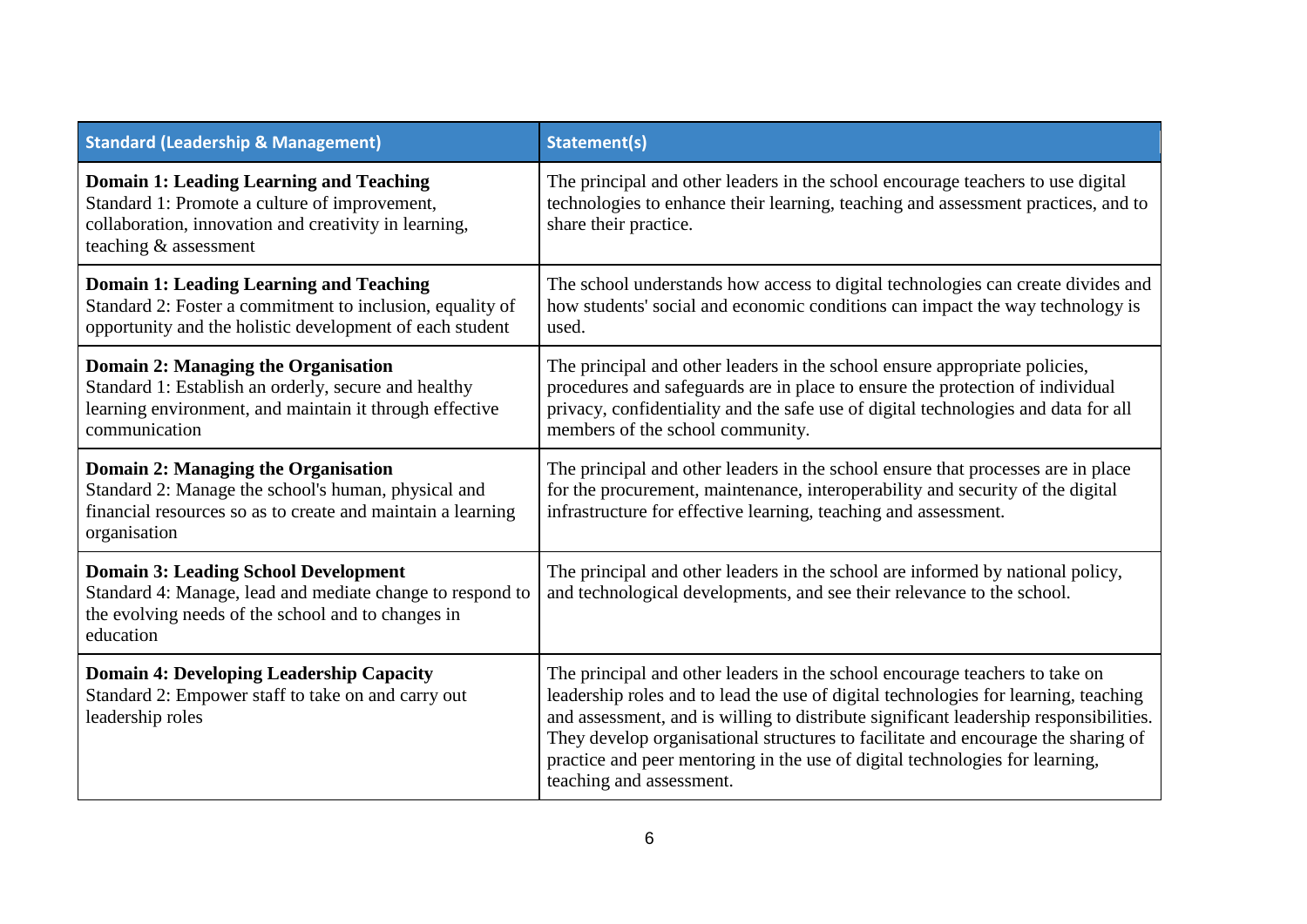# **2.3. These are a summary of our strengths with regards digital learning**

- Survey of teachers indicates a good understanding of what digital learning and digital technologies are.
- 87.5% of teachers are happy with the digital technologies available for use in the school.
- 63% of teachers report using digital technologies to enhance learning on a daily basis.
- 100% of staff & 89.9% of parent respondents feel that Scoil Barra Naofa is "the same as" or "ahead of" most schools in relation to digital learning.
- Majority of pupils report enjoying time engaged in digital learning specifically research and project work.
- Level of IT support from IT support provider.

# **2.4 This is what we are going to focus on to improve our digital learning practice further**

- *iPad Management*: We will aim to improve the management of iPads by investigating & investing in a Management system for current iPads. Staff to draw up a whole school approach / policy & procedures in relation to iPads to maximise the use
- *Staff Collaboration*: Currently 12.5 % collaborate to share their knowledge or expertise in the use of digital technologies in the classroom with colleagues on a daily or weekly basis. We will aim to increase this once we implement our Digital Action Plan.
- *Curriculum*: We will aim to incorporate digital technologies more into our teaching, initially into the core subject area of Numeracy. Aim to (regularly) identify Numeracy digital technologies (apps, websites, software) that support teaching & learning & communicate those deemed as valuable to the with school community. Aim to introduce valuable digital learning elements into to school wide programmes such as Station Teaching, Problem Solving Programme, Peer Tutoring (Buddy programme).
- *Broadband & Infrastructure*: We will aim to liaise with the Schools Broadband desk to ensure maximum speeds available to us are being reached. Will also liaise with IT support to improve our wireless network to which devices such as iPads connect.
- *CPD*: 25% of staff have indicated that they are not confident when it comes to use of new digital technologies. We will aim to identify areas in which to provide CPD that would support these and all staff, to maximise the digital learning experiences for pupils.

# **3. Our Digital Learning plan**

On the next pages we have recorded:

- 
- **Who is responsible** for implementing, monitoring and reviewing our improvement plan

As we implement our improvement plan we will record:

- 
- The **targets** for improvement we have set **•** The **actions** we will implement to achieve these
	- How we will measure **progress** and check **outcomes** (criteria for success)
- The **progress** made, and **adjustments** made, and **when Achievement of targets** (original and modified), and **when**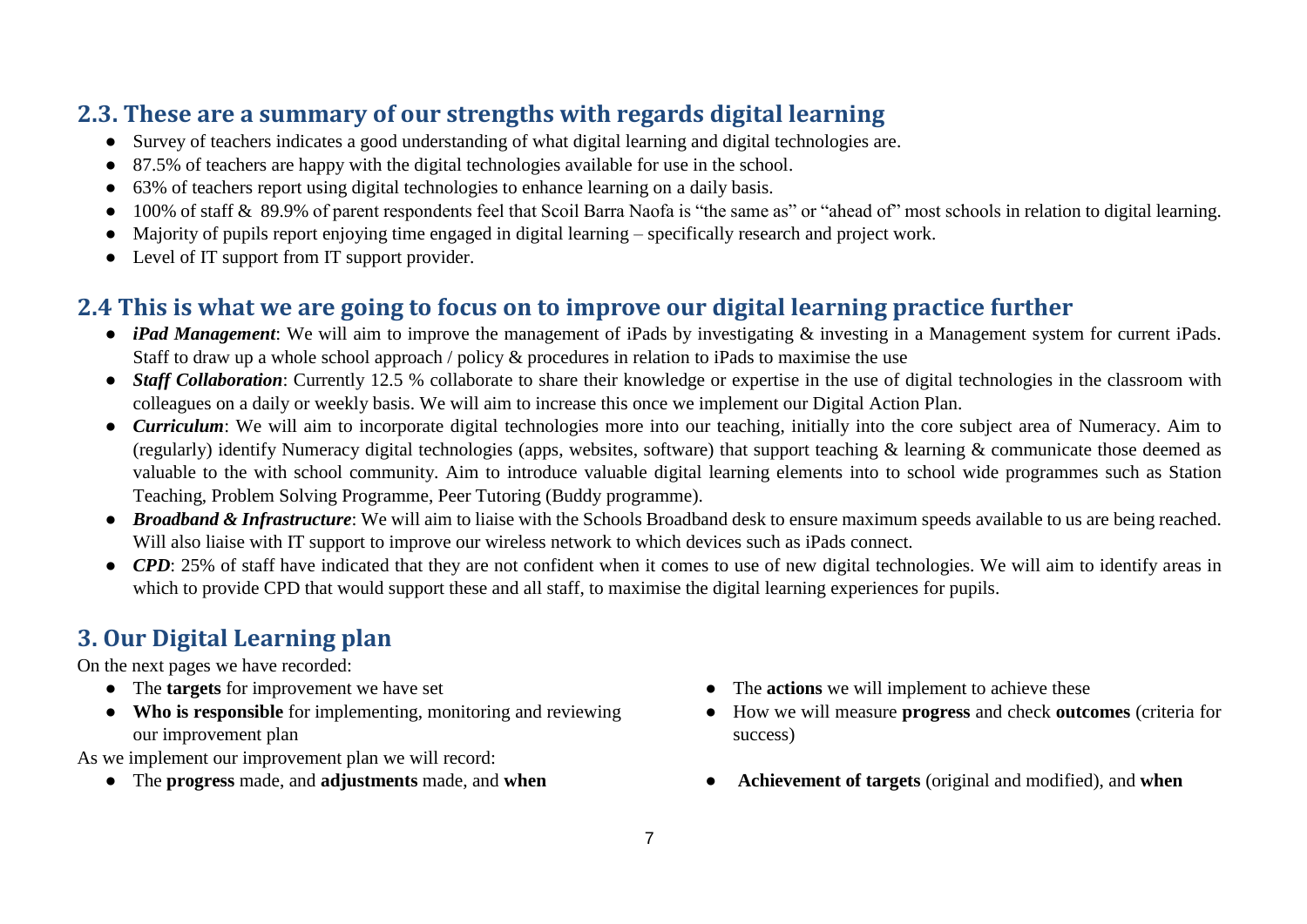# **Digital Learning Action Plan (Teaching & Learning)**

|                                                                                                                                                                                                                                                                                                                                                                                                                                                                                                                                                    | Domains 1 & 2: Learner Outcomes & Learner Experience                                                                                                                                                                                                 |                                                                |                                                                                                                                                                                                                                                                                                                                                                                                                                                                               |                                                                 |                                                  |  |
|----------------------------------------------------------------------------------------------------------------------------------------------------------------------------------------------------------------------------------------------------------------------------------------------------------------------------------------------------------------------------------------------------------------------------------------------------------------------------------------------------------------------------------------------------|------------------------------------------------------------------------------------------------------------------------------------------------------------------------------------------------------------------------------------------------------|----------------------------------------------------------------|-------------------------------------------------------------------------------------------------------------------------------------------------------------------------------------------------------------------------------------------------------------------------------------------------------------------------------------------------------------------------------------------------------------------------------------------------------------------------------|-----------------------------------------------------------------|--------------------------------------------------|--|
| $\bullet$                                                                                                                                                                                                                                                                                                                                                                                                                                                                                                                                          | STANDARD(S):<br>Students enjoy their learning are motivated to learn and expect to achieve as learners.                                                                                                                                              |                                                                |                                                                                                                                                                                                                                                                                                                                                                                                                                                                               |                                                                 |                                                  |  |
|                                                                                                                                                                                                                                                                                                                                                                                                                                                                                                                                                    |                                                                                                                                                                                                                                                      | Students engage purposefully in meaningful learning activities | Students have the necessary knowledge, skills and attitudes required to understand themselves and their relationships                                                                                                                                                                                                                                                                                                                                                         |                                                                 |                                                  |  |
|                                                                                                                                                                                                                                                                                                                                                                                                                                                                                                                                                    | STATEMENT(S):                                                                                                                                                                                                                                        |                                                                |                                                                                                                                                                                                                                                                                                                                                                                                                                                                               |                                                                 |                                                  |  |
| $\bullet$<br>$\bullet$                                                                                                                                                                                                                                                                                                                                                                                                                                                                                                                             |                                                                                                                                                                                                                                                      |                                                                | Students use appropriate digital technologies to foster active engagement in attaining appropriate learning outcomes.<br>Students have a positive attitude towards the use of digital technologies and are aware of possible risks and limitations.<br>Students understand the potential risks and threats in digital environments<br>Students use digital technologies for sourcing, exchanging of information to develop understanding and support basic knowledge creation |                                                                 |                                                  |  |
|                                                                                                                                                                                                                                                                                                                                                                                                                                                                                                                                                    | TARGETS: (What do we want to achieve?)<br>Digital technologies to be used by pupils specifically during Literacy and Numeracy lesson to consolidate learning.<br>Digital safety module to be completed with all class groups during the school year. |                                                                |                                                                                                                                                                                                                                                                                                                                                                                                                                                                               |                                                                 |                                                  |  |
|                                                                                                                                                                                                                                                                                                                                                                                                                                                                                                                                                    | <b>ACTIONS</b><br>(What needs to be done?)                                                                                                                                                                                                           | <b>TIMEFRAME</b><br>(When is it to be done by?)                | PERSONS / GROUPS RESPONSIBLE<br>(Who is to do it?)                                                                                                                                                                                                                                                                                                                                                                                                                            | <b>CRITERIA FOR SUCCESS</b><br>(What are the desired outcomes?) | <b>RESOURCES</b><br>(What resources are needed?) |  |
| All teachers<br>• To expand the use digital<br>• September $2018 -$<br>Numeracy<br>$\bullet$<br>technologies in delivering<br>June 2019<br>• Pupils to consolidate<br>Internet access<br>the curriculum and ensure<br>learning using activities<br>iPads<br>such as websites, software<br>that all students experience<br>digital learning activities<br>and apps.<br>• Every half term staff will<br>regularly.<br>identify one new<br>Numeracy digital<br>technology per class band<br>(Jnrs/Snrs; $1st/2nd$ etc) to<br>support pupils learning. |                                                                                                                                                                                                                                                      |                                                                |                                                                                                                                                                                                                                                                                                                                                                                                                                                                               | Computer access<br>Relevant Apps for iPads                      |                                                  |  |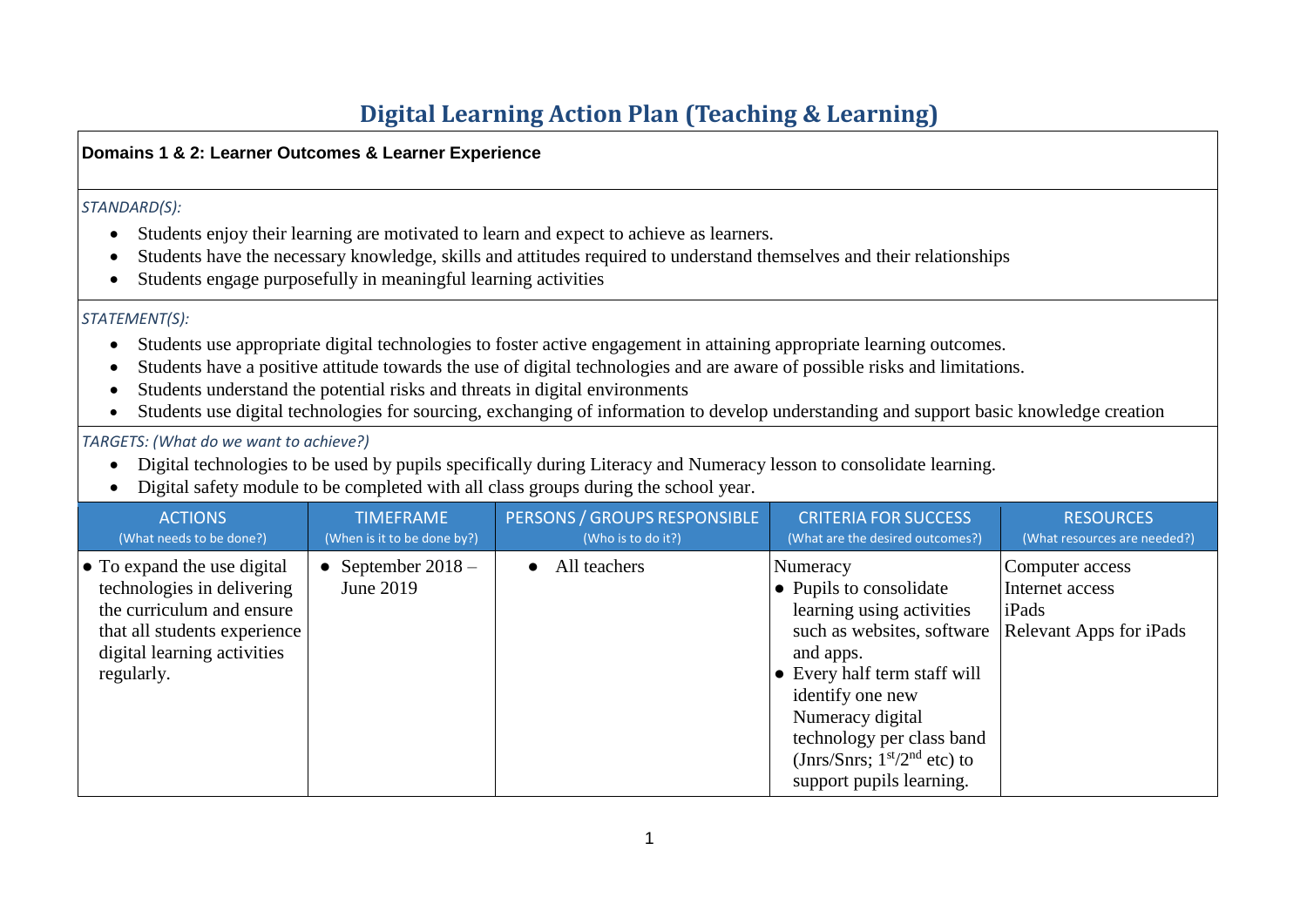|                                                                                                                                                                |                                              |                                                                                                                                             | • The above to be<br>communicated to parents<br>via school newsletter &<br>website.<br>• Numeracy Station<br>Teaching Programme will<br>have incorporated one<br>digital learning<br>station/element<br>• Digital learning element<br>introduced to SBN<br>Problem Solving<br>Programme.<br>• Peer Tutoring: Buddy<br>Programme to incorporate |                                                  |  |
|----------------------------------------------------------------------------------------------------------------------------------------------------------------|----------------------------------------------|---------------------------------------------------------------------------------------------------------------------------------------------|------------------------------------------------------------------------------------------------------------------------------------------------------------------------------------------------------------------------------------------------------------------------------------------------------------------------------------------------|--------------------------------------------------|--|
|                                                                                                                                                                |                                              |                                                                                                                                             | digital learning element, as<br>appropriate.                                                                                                                                                                                                                                                                                                   |                                                  |  |
| • Digital safety module<br>completed; January to<br>become internet safety<br>month                                                                            | January 2018 $&$<br>annually each<br>January | • ISM Team to arrange external<br>experts to deliver seminars to<br>parents, pupils and staff every<br>second year<br><b>Class Teachers</b> | All students will have been<br>taught a module on internet<br>safety and<br>risks.                                                                                                                                                                                                                                                             | Internet safety class<br>resources<br>Webwise.ie |  |
| <b>EVALUATION PROCEDURES:</b><br>(How are we progressing? Do we need to make adjustments? Have we achieved our targets?)                                       |                                              |                                                                                                                                             |                                                                                                                                                                                                                                                                                                                                                |                                                  |  |
| Online digital learning survey will be carried out among staff and students and results compared with baseline data from surveys carried in September<br>2018. |                                              |                                                                                                                                             |                                                                                                                                                                                                                                                                                                                                                |                                                  |  |
| An increase in staff and student use of digital technologies within Literacy and Numeracy lessons will indicate an achievement of targets.                     |                                              |                                                                                                                                             |                                                                                                                                                                                                                                                                                                                                                |                                                  |  |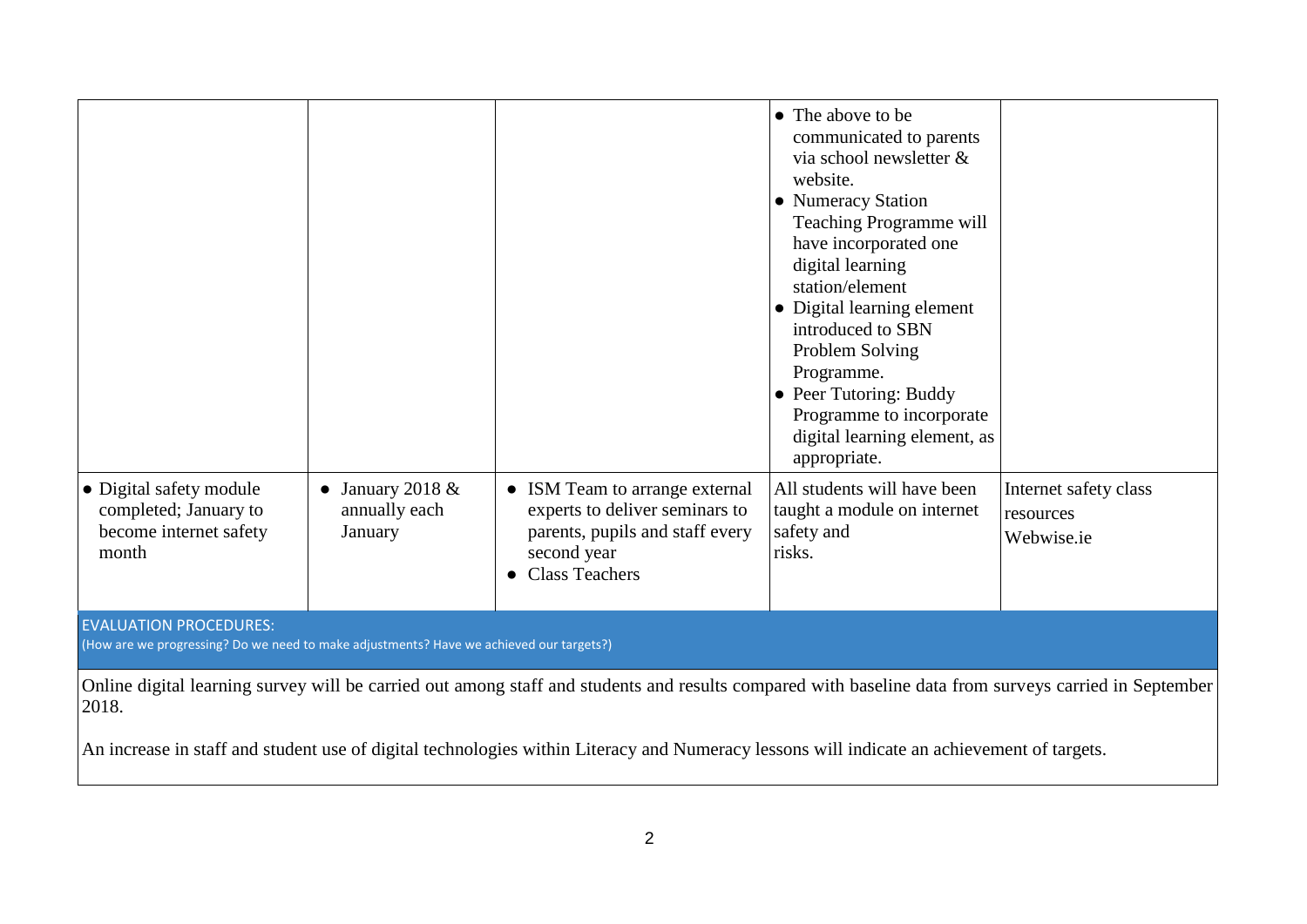# **Digital Learning Action Plan (Teaching & Learning)**

#### **Domains 3 & 4 : Teachers' Individual Practice & Teachers' Collective/ Collaborative Practice** *STANDARD(S):*  • The teacher has the requisite subject knowledge, pedagogical knowledge and classroom management skills. • The teacher selects and uses planning, preparation and assessment practices that progress student learning. • Teachers value and engage in professional development and professional collaboration. *STATEMENT(S):*  • Teachers use a range of digital technologies to design learning and assessment activities for their students. • Teachers use appropriate digital technologies to design learning activities that facilitate personalised and differentiated learning. • Teachers engage in professional development and work with colleagues to help them select and align digital technologies with effective teaching strategies to expand learning opportunities for all students. *TARGETS: (What do we want to achieve?)* • To ensure all staff are both competent and confident to use new digital technologies in the classroom as part of their teaching. **ACTIONS** (What needs to be done?) TIMEFRAME (When is it to be done by?) PERSONS / GROUPS RESPONSIBLE (Who is to do it?) CRITERIA FOR SUCCESS (What are the desired outcomes?) **RESOURCES** (What resources are needed?) Identify relevant digital technology courses for continuing professional development. Identify Ongoing Digital Learning Team Principal An increase in the number of teachers who are confident to use digital technologies in their Computers,

everyday teaching by 5%.

Projectors iPad **WIFI** 

external experts for CPD in specific areas as identified

by staff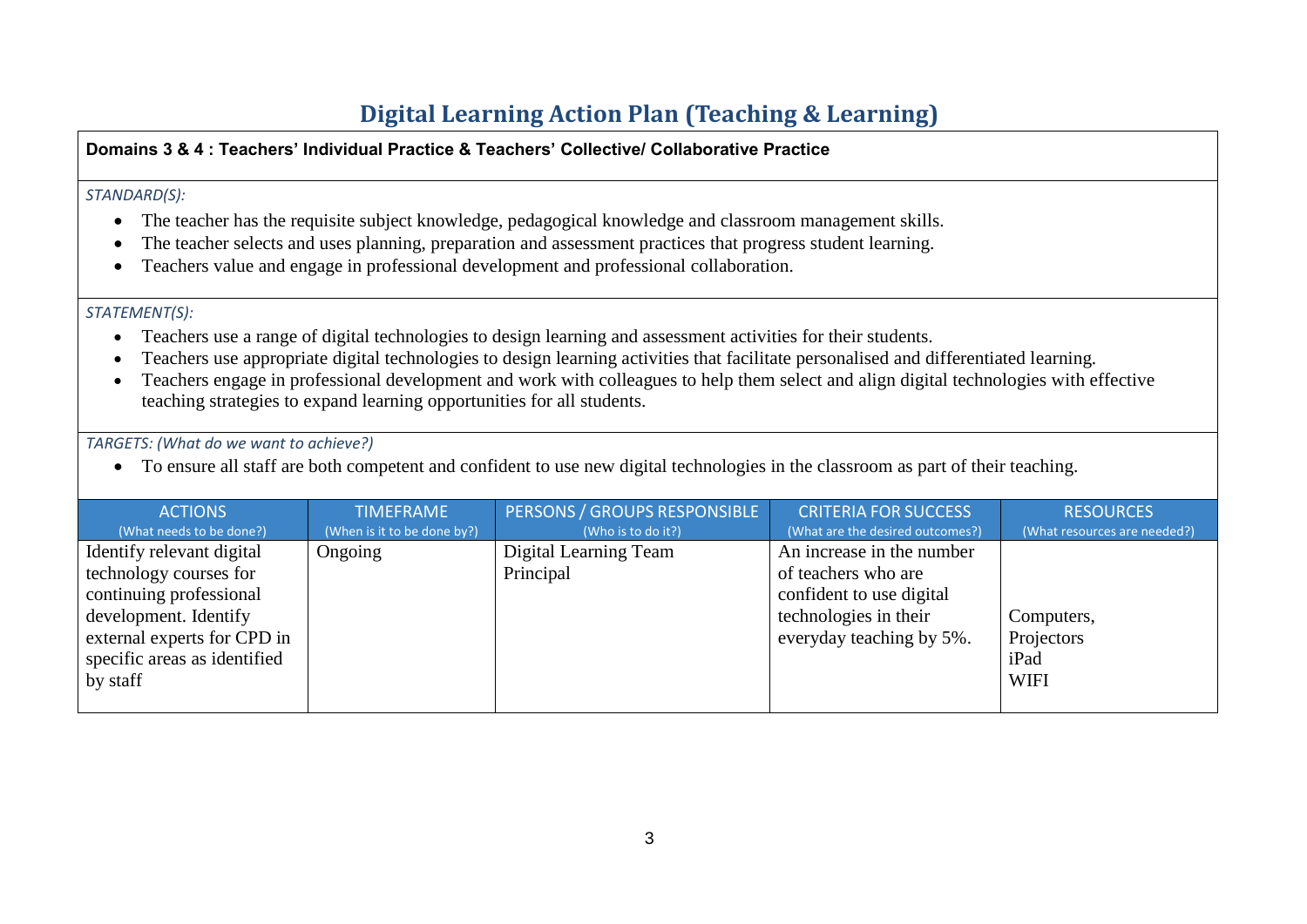| Teachers to engage in<br>regular collaboration and<br>team planning in relation to<br>digital technologies                  | Ongoing | All staff                                              | Teachers to meet in groups<br>(Senior Class teacher,<br>Junior Class teachers, SEN<br>teachers) on monthly basis,<br>to share information and<br>discuss planning re: digital<br>learning and technologies |  |  |
|-----------------------------------------------------------------------------------------------------------------------------|---------|--------------------------------------------------------|------------------------------------------------------------------------------------------------------------------------------------------------------------------------------------------------------------|--|--|
| Teachers to get involved in<br>peer training to increase<br>the IT proficiency and<br>confidence among their<br>colleagues. | Ongoing | Volunteer teachers willing share<br>expertise          | Teachers will increase the<br>use of digital learning in the<br>classroom and will identify<br>class appropriate activities<br>and integrate them into their<br>teaching.                                  |  |  |
| Regular digital learning<br>updates for teachers, new<br>hardware procured, new<br>websites, and new<br>resources.          | Ongoing | <b>Digital Planning Team</b><br>Principal<br>All Staff | Teachers share information<br>on new websites they find<br>to be of particular use in<br>delivering the curriculum.                                                                                        |  |  |
| Staff input into digital<br>learning plan.                                                                                  | Ongoing | All Staff                                              | Teachers give feedback at<br>staff meetings on the<br>incorporation of digital<br>learning to the curriculum<br>delivery.                                                                                  |  |  |
| <b>EVALUATION PROCEDURES:</b><br>(How are we progressing? Do we need to make adjustments? Have we achieved our targets?)    |         |                                                        |                                                                                                                                                                                                            |  |  |

The digital learning plan will be implemented on an on-going basis. Progress will be reviewed every year and this document will be updated to reflect progress made.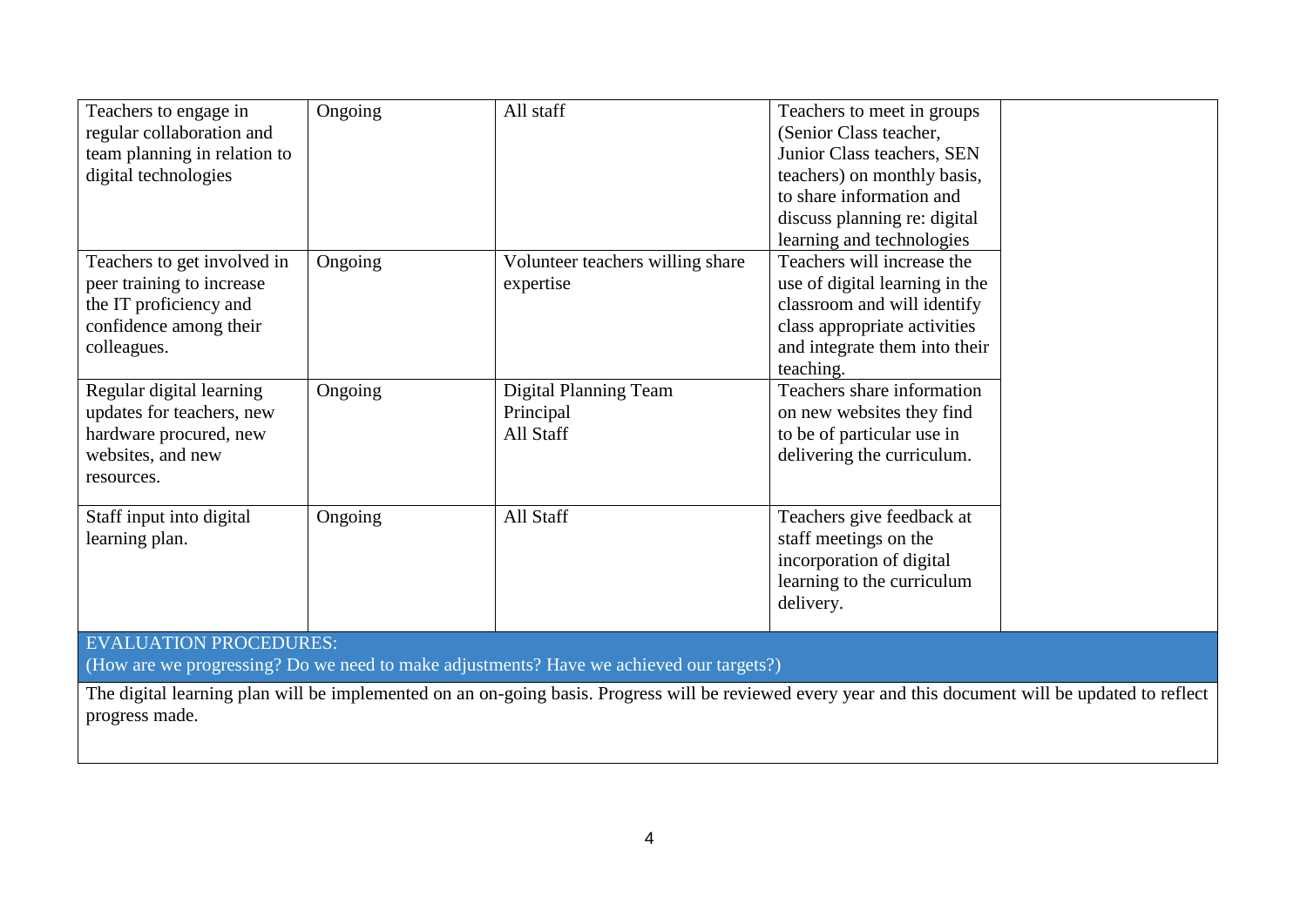# **Digital Learning Action Plan (Leadership & Management)**

#### **Domains 1 & 4: Leading Learning & Teaching & Developing Leadership capacity**

#### *STANDARD(S):*

- Promote a culture of improvement, collaboration, innovation and creativity in learning, teaching and assessment
- Foster a commitment to inclusion, equality of opportunity and the holistic development of each student
- Empower staff to take on and carry out leadership roles

#### *STATEMENT(S):*

- The principal and other leaders in the school encourage teachers to use digital technologies to enhance their learning, teaching and assessment practices, and to share their practice.
- The school understands how access to digital technologies can create divides and how students' social and economic conditions can impact the way technology is used.
- The principal and other leaders in the school encourage teachers to take on leadership roles and to lead the use of digital technologies for learning, teaching and assessment, and is willing to distribute significant leadership responsibilities.
- They develop organisational structures to facilitate and encourage the sharing of practice and peer mentoring in the use of digital technologies for learning, teaching and assessment

#### *TARGETS: (What do we want to achieve?)*

- To encourage use of digital technologies in planning for classes, notify staff of courses that are available and provide access to IT for students within the school.
- To develop a practice of sharing expertise and experience of use of IT for teaching & learning amongst colleagues.

| <b>ACTIONS</b>                   | <b>TIMEFRAME</b>            | PERSONS / GROUPS RESPONSIBLE | <b>CRITERIA FOR SUCCESS</b>      | <b>RESOURCES</b>             |
|----------------------------------|-----------------------------|------------------------------|----------------------------------|------------------------------|
| (What needs to be done?)         | (When is it to be done by?) | (Who is to do it?)           | (What are the desired outcomes?) | (What resources are needed?) |
| <b>Professional Development:</b> | Ongoing                     | Digital Learning Team        | All teachers capable of          |                              |
| All staff competent in the       |                             | Principal                    | using digital technologies       |                              |
| use of computers                 |                             |                              | for teaching and admin           |                              |
| & projectors, Aladdin,           |                             |                              | (attendance, results, reports)   | Computers,                   |
| GSuite & iPads                   |                             |                              | etc.). All teachers using        | Projectors                   |
|                                  |                             |                              | their laptop and projector       | iPads                        |
|                                  |                             |                              | etc every day.                   | <b>WIFI</b>                  |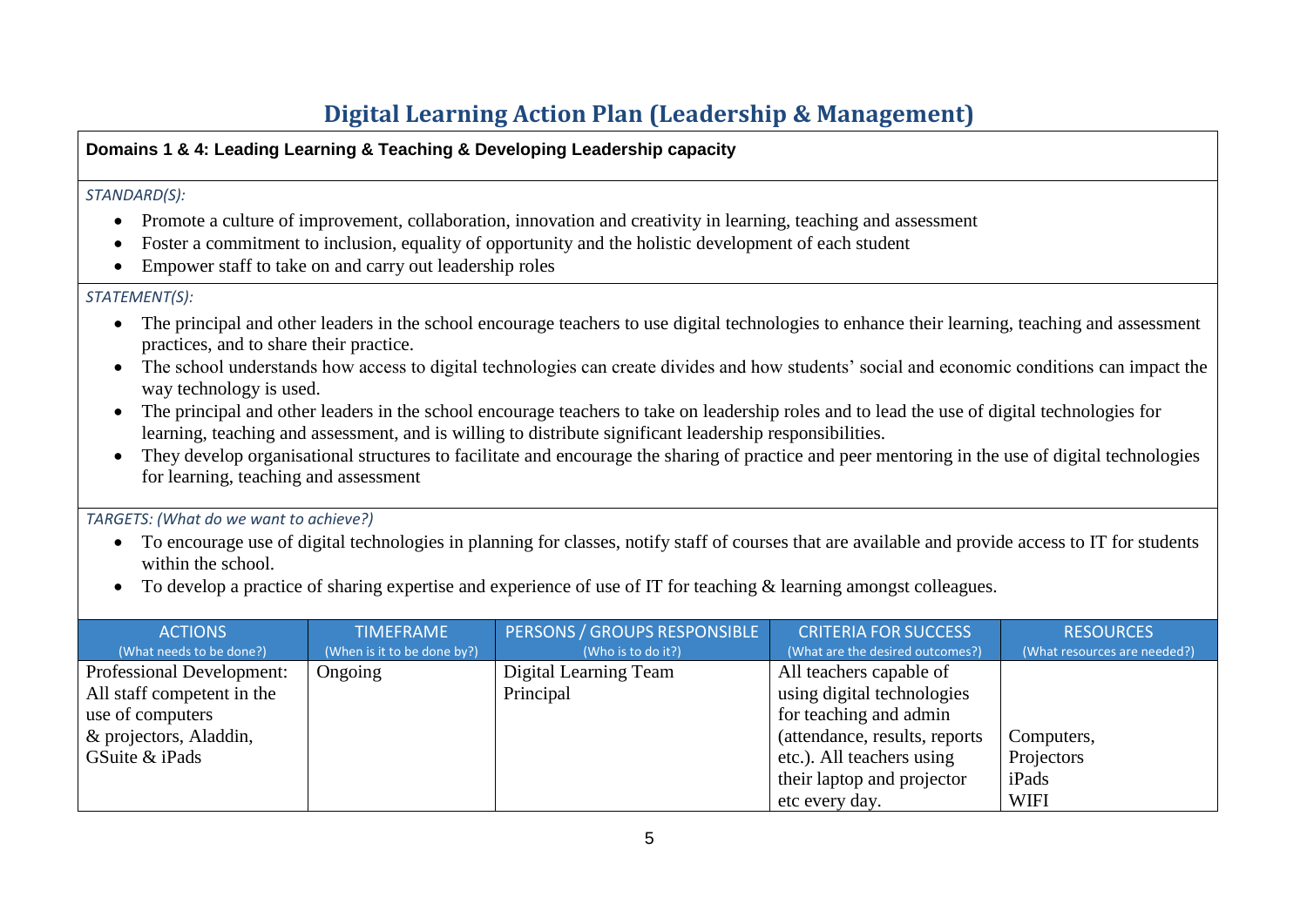| Regular digital learning                                                                                                                 | Ongoing | All staff              | All teachers aware of new    |  |  |  |
|------------------------------------------------------------------------------------------------------------------------------------------|---------|------------------------|------------------------------|--|--|--|
| updates for teachers, new                                                                                                                |         | Digital Learning Team  | resources and hardware in    |  |  |  |
| hardware procured, new                                                                                                                   |         | <b>External Tutors</b> | the school and that teachers |  |  |  |
| websites, and new                                                                                                                        |         |                        | share information on new     |  |  |  |
| resources.                                                                                                                               |         |                        | websites they find to be of  |  |  |  |
|                                                                                                                                          |         |                        | particular use in delivering |  |  |  |
|                                                                                                                                          |         |                        | the curriculum               |  |  |  |
| <b>EVALUATION PROCEDURES:</b>                                                                                                            |         |                        |                              |  |  |  |
| (How are we progressing? Do we need to make adjustments? Have we achieved our targets?)                                                  |         |                        |                              |  |  |  |
| Online digital learning survey will be carried out among staff and results compared with baseline data from surveys carried in September |         |                        |                              |  |  |  |
| 2018. An increase in staff and student use of digital learning within school will indicate an achievement of targets.                    |         |                        |                              |  |  |  |
|                                                                                                                                          |         |                        |                              |  |  |  |
|                                                                                                                                          |         |                        |                              |  |  |  |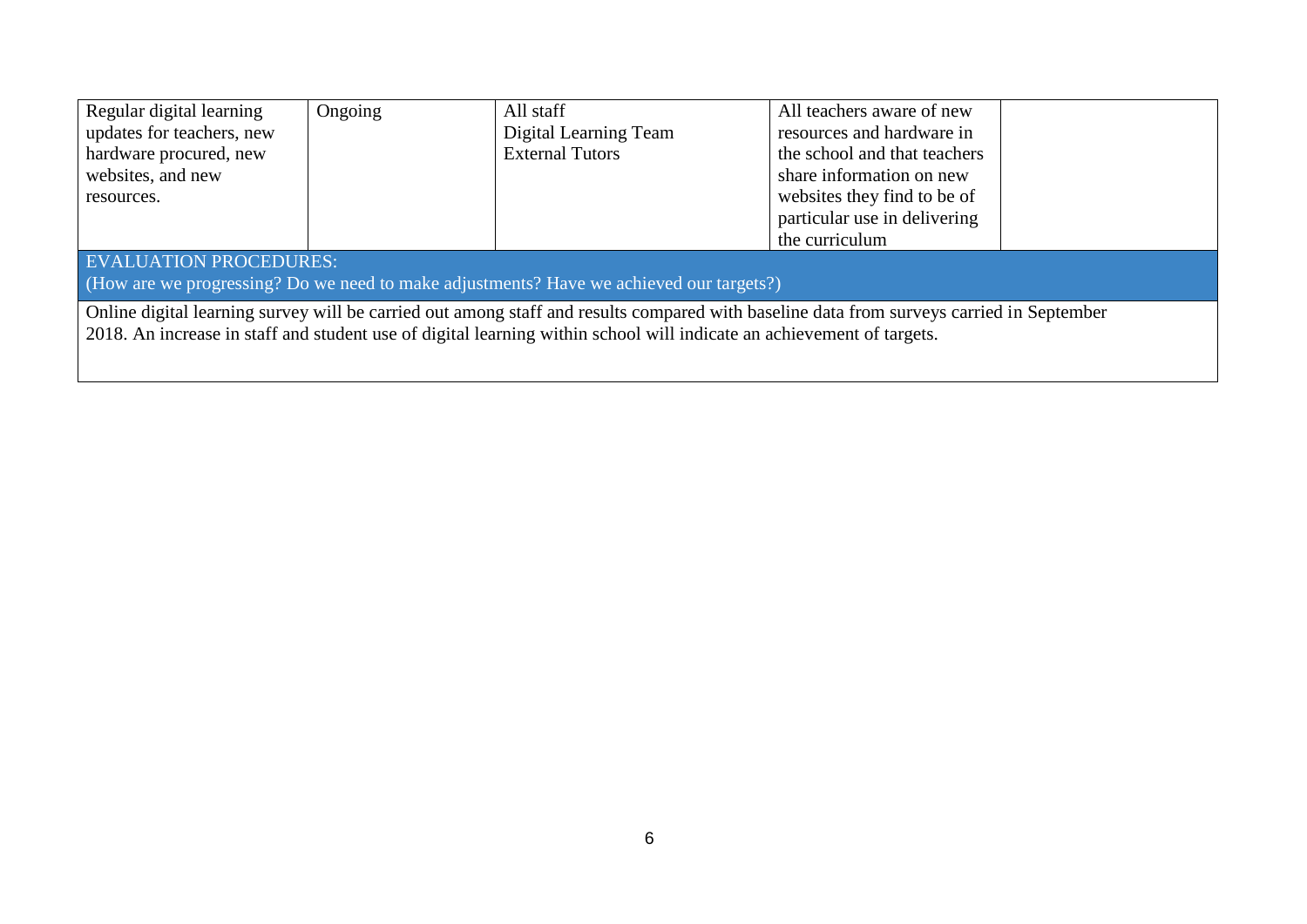# **Digital Learning Action Plan (Leadership & Management)**

#### **Domains 2 &3: Managing the Organisation & Leading School Development**

#### *STANDARD(S):*

- Establish an orderly, secure and healthy learning environment, and maintain it through effective communication.
- Manage the school's human, physical and financial resources so as to create and maintain a learning organisation.
- Manage, lead and mediate change to respond to the evolving needs of the school and to changes in education

#### *STATEMENT(S):*

- The principal and other leaders in the school ensure appropriate policies, procedures and safeguards are in place to ensure the protection of individual privacy, confidentiality and the safe use of digital technologies and data for all members of the school community.
- The principal and other leaders in the school ensure that processes are in place for the procurement, maintenance, interoperability and security of the digital infrastructure for effective learning, teaching and assessment. The board of management ensures the provision and maintenance of digital teaching aids and equipment to a good standard.
- The principal and other leaders in the school are informed by national policy and technological developments and see their relevance to the school.

*TARGETS: (What do we want to achieve?)*

- To ensure all digital technology facilities are maintained to a high standard and are fit for purpose and updated within resources.
- To comply with policy and developments as set by DES

| <b>ACTIONS</b><br>(What needs to be done?)                           | <b>TIMEFRAME</b><br>(When is it to be done by?) | PERSONS / GROUPS RESPONSIBLE<br>(Who is to do it?)                       | <b>CRITERIA FOR SUCCESS</b><br>(What are the desired outcomes?)                                                 | <b>RESOURCES</b><br>(What resources are<br>needed?) |
|----------------------------------------------------------------------|-------------------------------------------------|--------------------------------------------------------------------------|-----------------------------------------------------------------------------------------------------------------|-----------------------------------------------------|
| Upgrade existing<br>Broadband and digital<br>technologies equipment. | Ongoing<br>(Summer 2018)                        | Digital Learning Team<br>Principal<br><b>External IT Support Company</b> | Improve wireless network<br>throughout the school and update<br>any digital technology hardware as<br>required. |                                                     |